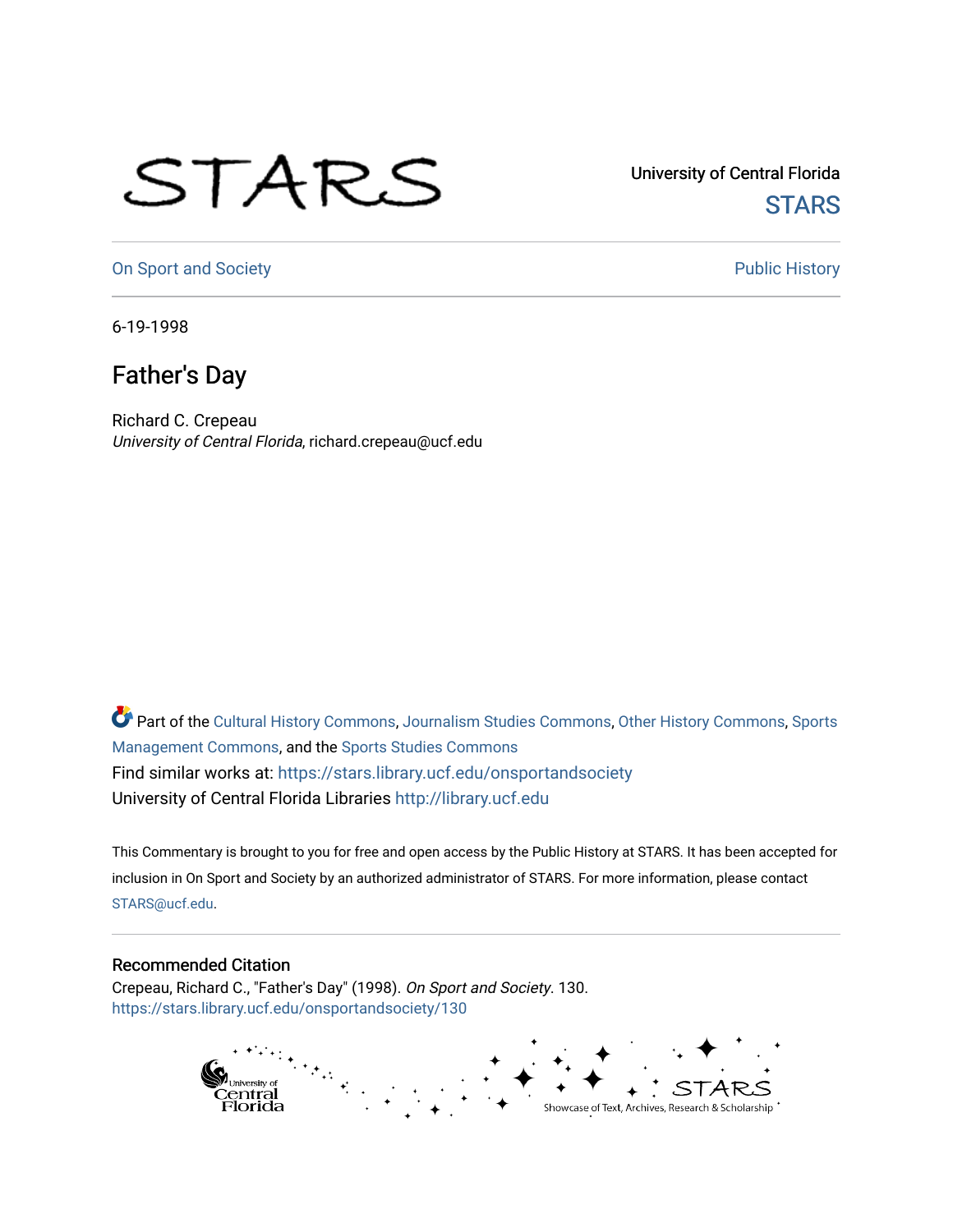## SPORT AND SOCIETY FOR H-ARETE JUNE 19, 1998

This week for Father's Day I want to talk about the man who taught me a love of sport, and especially a love of baseball, and who taught me much about life.

Charles Crepeau was approaching his eighty-first birthday, when he died of a heart attack on the 27th of May, 1992, during a Twins-Yankee game at the Hubert H. Humphrey Metrodome in Minneapolis, the city of his birth and most of his life. He was at his familiar stand in the press box where he supervised the radio and television section. He had performed similar duties in the press box at Tinker Field during spring training until the Minnesota Twins moved on to a more lucrative location. These were the center of his activities after his retirement from Wilson Sporting Goods.

My earliest recollections of him are associated with sport. From before my birth he umpired baseball and softball, played softball on his company team, and refereed basketball. I remember going with him when he umpired baseball games on Sunday afternoons at North Commons Park in Minneapolis in the late 40s. Large crowds gathered there from the surrounding neighborhoods. Even then "Chuck" was a local fixture, as well known as most of the players, if not always admired for his decisions behind the plate. But whatever the controversies of the game, the anger did not last, because those who knew him knew that he was an honest man, knew that he was there out of a love of the game and for the young men who played.

He umpired grade school baseball and refereed grade school basketball in the CYO leagues throughout Minneapolis, and was known and loved around the city. Especially in basketball he was a wonder to many, as he carried 180 to 200 pounds on his 5 foot, 5-inch frame. He could get up and down the court quickly, was amazingly light on his feet, and was never caught out of position.

Whether it was baseball or basketball he was always in control of the game, and worked by the rule that a good official at any sport should not be noticed. Other than his size and shape he seldom violated that maxim, and always did his best to keep the game centered on the players.

During the late 1950s with the emergence of Little League baseball he was pulled in that direction. He started umpiring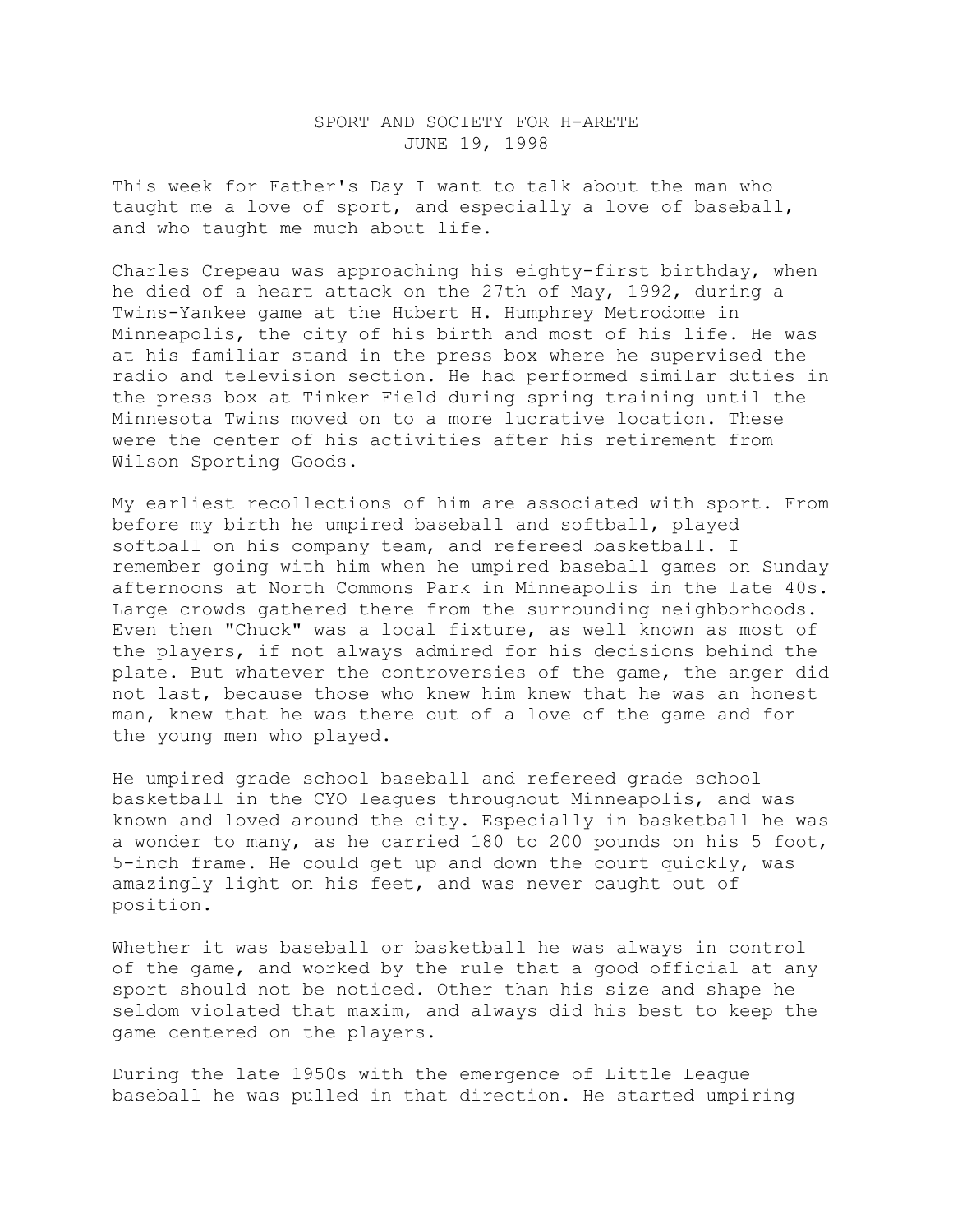games, then started supplying umpires for first one league and then several others in suburban Minneapolis. In the late 70s and early 80s he became district commissioner of Little League baseball in the Twin City area.

His approach to Little League was like his approach to all baseball. It was there for the young boys who played it, not for the coaches, not for the parents. He believed it should be fun, and a learning experience for those who played. He demanded that league officials control parents, and remove those who did not understand the purpose of the game.

When he umpired he was always the teacher. He would give advice to the catcher, might tell a hitter to move his back foot closer to the plate, or correct a hitch in the pitcher's motion. He wanted everyone to play well, play hard, and above all enjoy the game.

In the five years that I umpired with him I learned a lot about the game and even more about him. We had a great time umpiring together, always enjoying the games, and always knowing we had given our best. When I worked a game with him, I always left knowing that I had worked with the best umpire there could be at any level. Most of the crowd thought the same thing. The players loved him, and when the players and crowd saw him approaching the field they were delighted to see that Chuck would be doing their game that night.

After his retirement he spent his winters here in Florida, and took up the game of golf. I took up the game with him. On the course he and I played poorly, but we enjoyed the competition, the exercise, and the chance to spend a few hours together. And always we talked baseball.

In 1991 he was at his third World Series, and saw our beloved Twins win their second championship, in what had to be the greatest Series of all time. The morning after the final game he called. I picked up the phone and heard his familiar voice say, "Did you see it? What a game, what a Series." We chattered on for several minutes and then he closed the conversation saying, "I just had to call you, it was such a great Series."

In the last few years of his life as his friends were dying off he said to me on more than one occasion, "I want to go quickly, and if I have my choice of where, I want it to be at the ballpark." He did, and he was. It could not have been better.